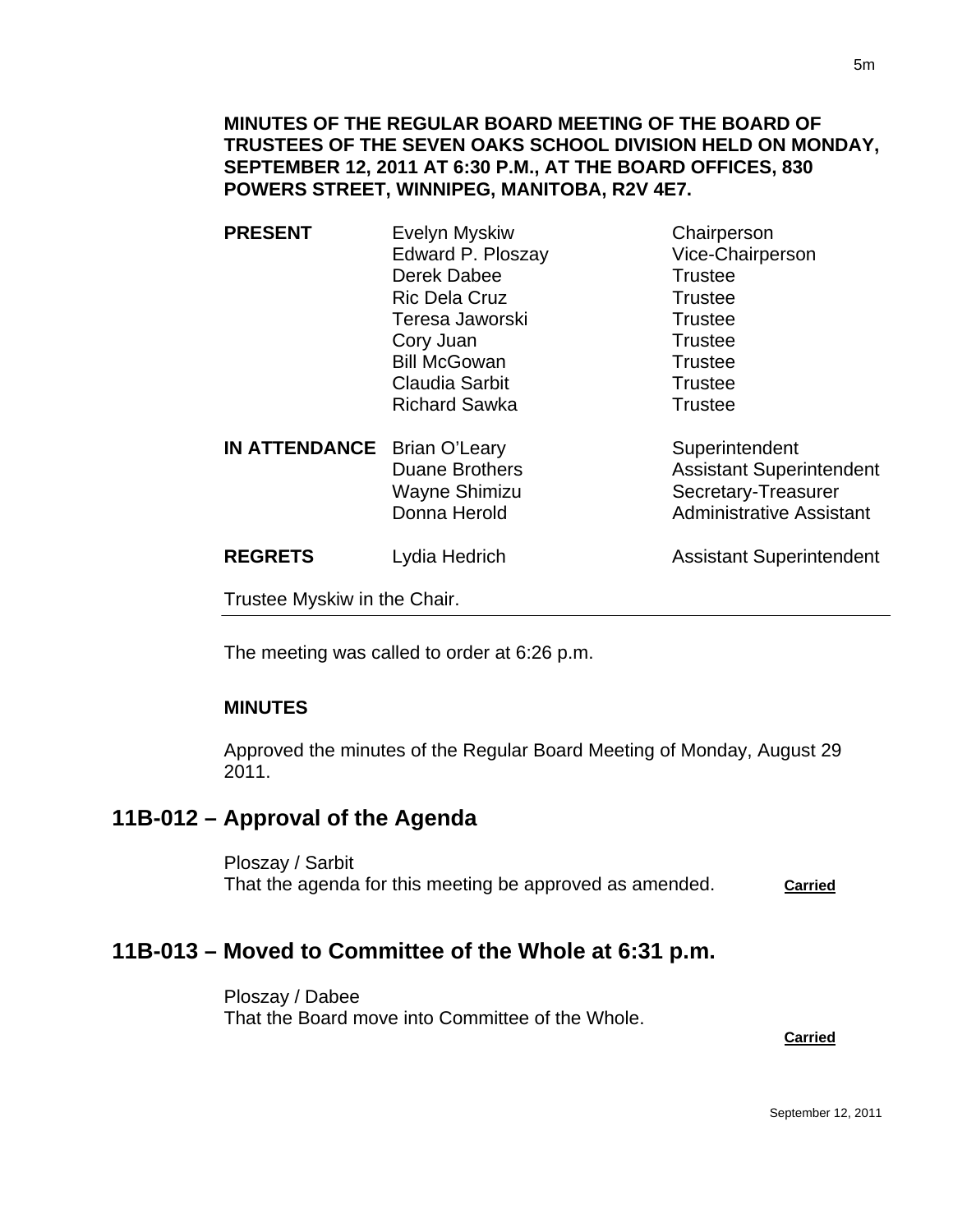## **SPECIAL ORDERS (TIMED ITEMS)**

- 6:35 p.m. New Victory Daycare / Additional Daycare Projects Prairie Architects, Sunny Mountain Daycare.
- 7:15 p.m. Audit Planning Report to the Board Year Ending June 30, 2011 Austin Abas and Alvin Catamisan, KPMG.

The Board here returned to regular order of business at 7:48 p.m.

Trustee Myskiw in the Chair

# **11B-014 – By-Law No. 4-2011**

Dela Cruz / Sawka Approved that By-Law No. 4-2011 for the purpose of borrowing the sum of \$2,364,700.00 for ten (10) Portable Classrooms: Five (5) at École Leila North Community School (\$1,182,400), Two (2) at École Riverbend Community School (\$472,900.00), and Three (3) at James Nisbet Community School (\$709,400.00) be given second reading. **Carried**

Sarbit / Juan

Approved that By-Law No. 4-2011 for the purpose of borrowing the sum of \$2,364,700.00 for ten (10) Portable Classrooms: Five (5) at École Leila North Community School (\$1,182,400), Two (2) at École Riverbend Community School (\$472,900.00), and Three (3) at James Nisbet Community School (\$709,400.00) be given third and final reading, be signed and sealed. **Carried**

# **11B-015 – Let's Play Fair Message**

Jaworski / Juan

Approved that the Manitoba School Boards Association responses to the Let's Play Fair message be posted on our website and distributed with school newsletters. **Carried**

## **SUPERINTENDENTS' REPORT**

The following matters were received as information:

**School Opening and Enrolment Report.**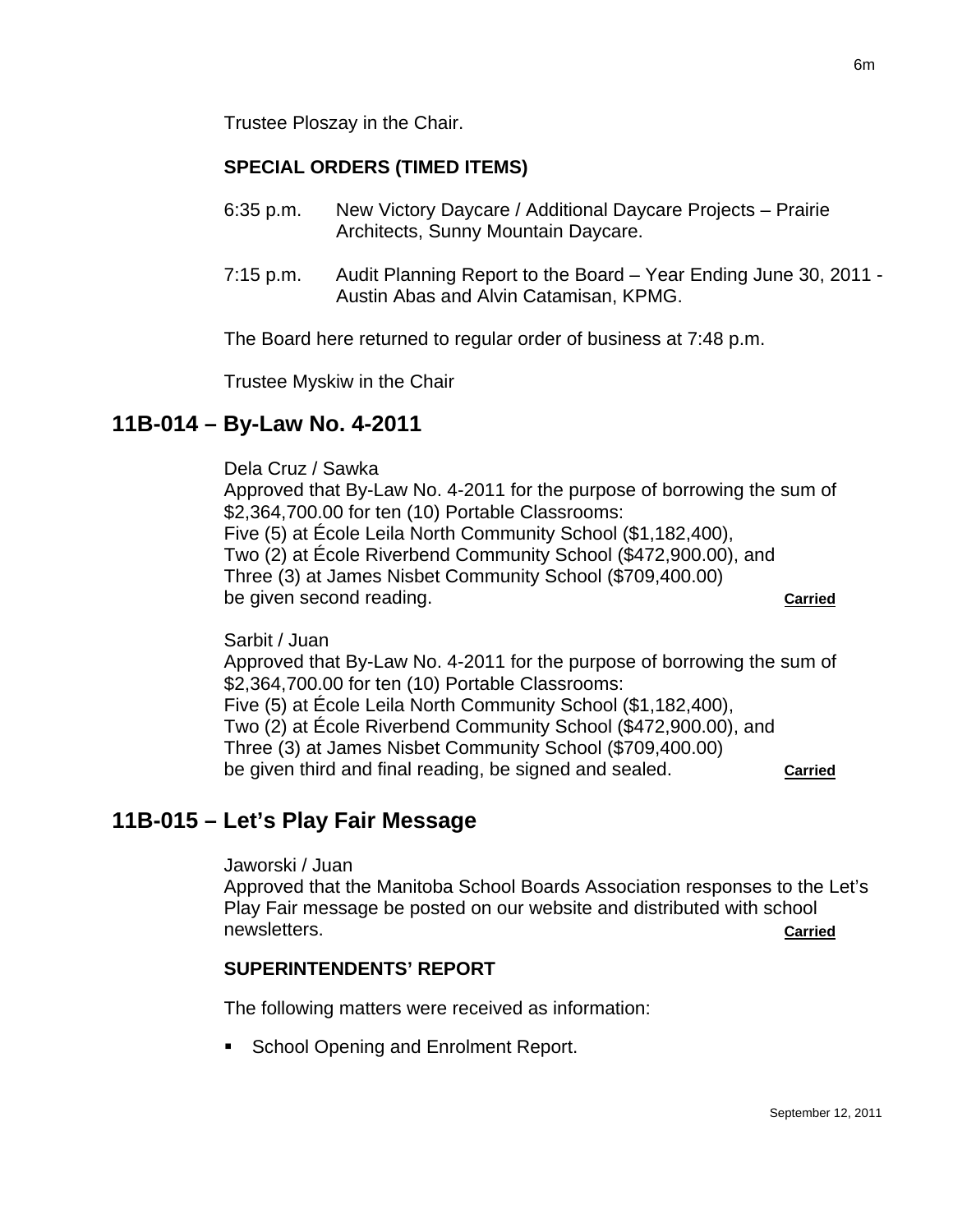### **CONSENT AGENDA**

# **11B-016 – Consent Agenda**

Juan / Dabee That the Consent Agenda be approved. That the Consent Agenda be approved.

#### August 2011 Cheque Listing

That cheques #2120160-#2120280, US\$ cheques #212005-#212008, direct deposits #2120275-#2120460 and pre-authorized debits #201036-#201040 in the amount of \$1,769,474.21 be approved.

#### Affinity Firestop Consultants Invoice No. 1123-02

That Invoice No. 1123-02 for the Maples Collegiate Roof Replacement project in the amount of \$714.33 be paid to Affinity Firestop Consultants.

#### Affinity Firestop Consultants Invoice No. 1123-03

That Invoice No. 1123-03 for the Maples Collegiate Roof Replacement project in the amount of \$1,807.72 be paid to Affinity Firestop Consultants.

#### East Side Ventilation Certificate of Payment No. 3

That Certificate of Payment No. 3 for the ÉSOMS Ventilation Upgrade Phase II project in the amount of \$163,247.68 be paid to East Side Ventilation.

#### Statutory Holdback on East Side Ventilation Certificate of Payment No. 3

That the 7-1/2% Statutory Holdback on Certificate of Payment No. 3 for the ÉSOMS Ventilation Upgrade Phase II project in the amount of \$11,818.12 be paid to the SOSD/East Side Ventilation-SOMS Vent II account.

#### East Side Ventilation Certificate of Payment No. 4

That Certificate of Payment No. 4 for the ÉSOMS Ventilation Upgrade Phase II project in the amount of \$358,663.20 be paid to East Side Ventilation.

#### Statutory Holdback on East Side Ventilation Certificate of Payment No. 4

That the 7-1/2% Statutory Holdback on Certificate of Payment No. 4 for the ÉSOMS Ventilation Upgrade Phase II project in the amount of \$25,965.00 be paid to the SOSD/East Side Ventilation-SOMS Vent II account.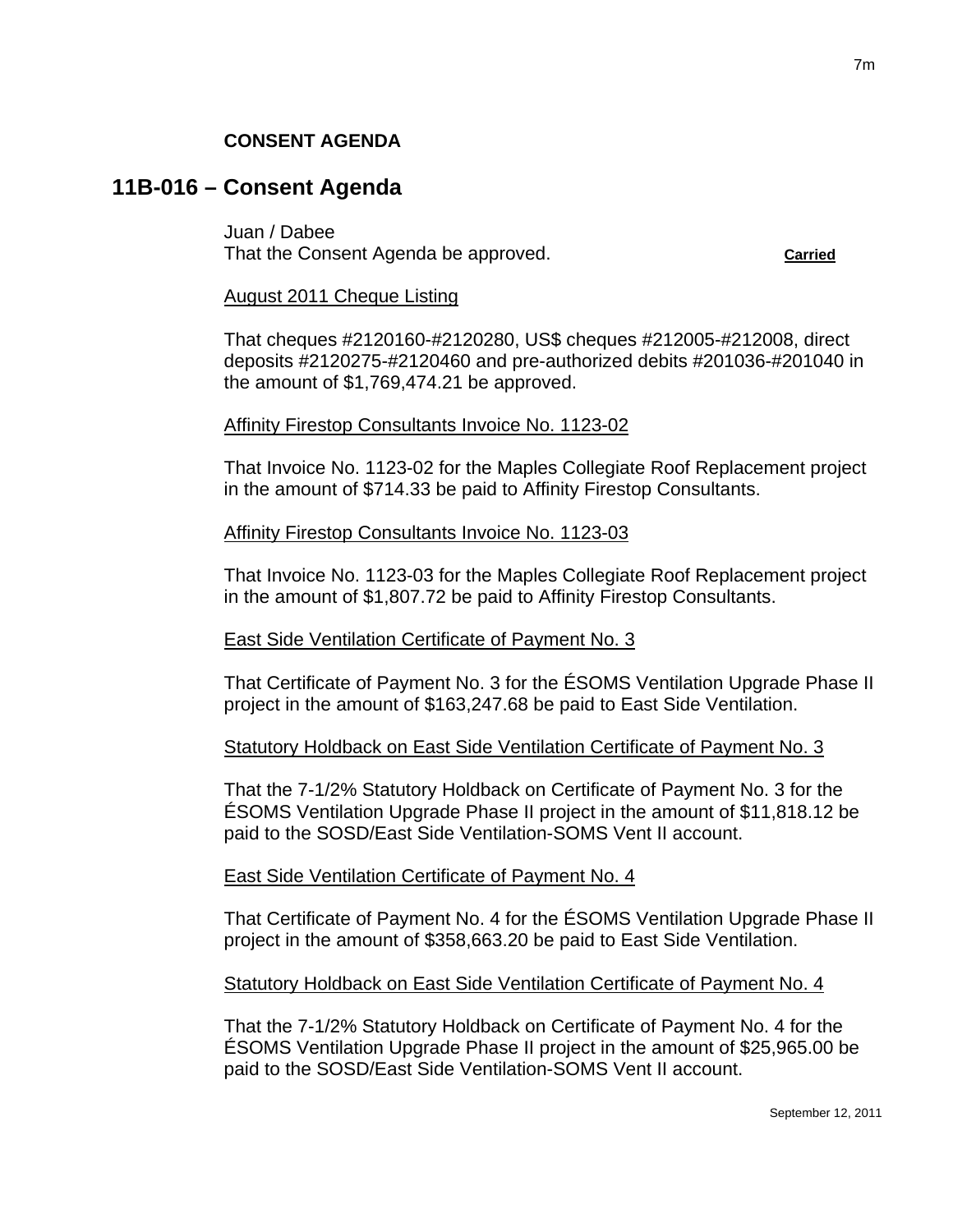### **CONSENT AGENDA**

#### Falcon Creek Industries Inc. Certificate of Payment No. 2

That Certificate of Payment No. 2 for the Multiple Portable Relocation project in the amount of \$191,088.26 be paid to Falcon Creek Industries Inc.

#### Statutory Holdback on Falcon Creek Industries Certificate of Payment No. 2

That the 7-1/2% Statutory Holdback on Certificate of Payment No. 2 for the Multiple Portable Relocation project in the amount of \$14,755.85 be paid to the SOSD/Falcon Creek 439 Multiple Portable account.

#### Norwin Roofing Ltd. Certificate of Payment No. 2

That Certificate of Payment No. 2 for the Constable Edward Finney School Roof project in the amount of \$38,850.00 be paid to Norwin Roofing Ltd.

### Statutory Holdback on Norwin Roofing Ltd. Certificate of Payment No. 2

That the 7-1/2% Statutory Holdback on Certificate of Payment No.2 for the Constable Edward Finney School Roof project in the amount of \$3,000.00 be paid to the SOSD/Norwin Roofing 437 Finney Roof account.

#### Number Ten Architectural Group Invoice No. 9668

That Invoice No. 9668 for the West St. Paul Grooming Room project in the amount of \$429.07 be paid to Number Ten Architectural Group.

#### Oakwood Roofing & Sheet Metal Certificate of Payment No. 1

That Certificate of Payment No. 1 for the Maples Collegiate Roof Replacement project in the amount of \$267,922.83 be paid to Oakwood Roofing & Sheet Metal.

### Statutory Holdback on Oakwood Roofing & Sheet Metal Certificate of Payment No. 1

That the 7-1/2% Statutory Holdback on Certificate of Payment No. 1 for the Maples Collegiate Roof Replacement project in the amount of \$20,689.02 be paid to the SOSD/Oakwood Roof 442 Maples Roof Phase 1 account.

Shelmerdine Ltd. Certificate of Payment No. 1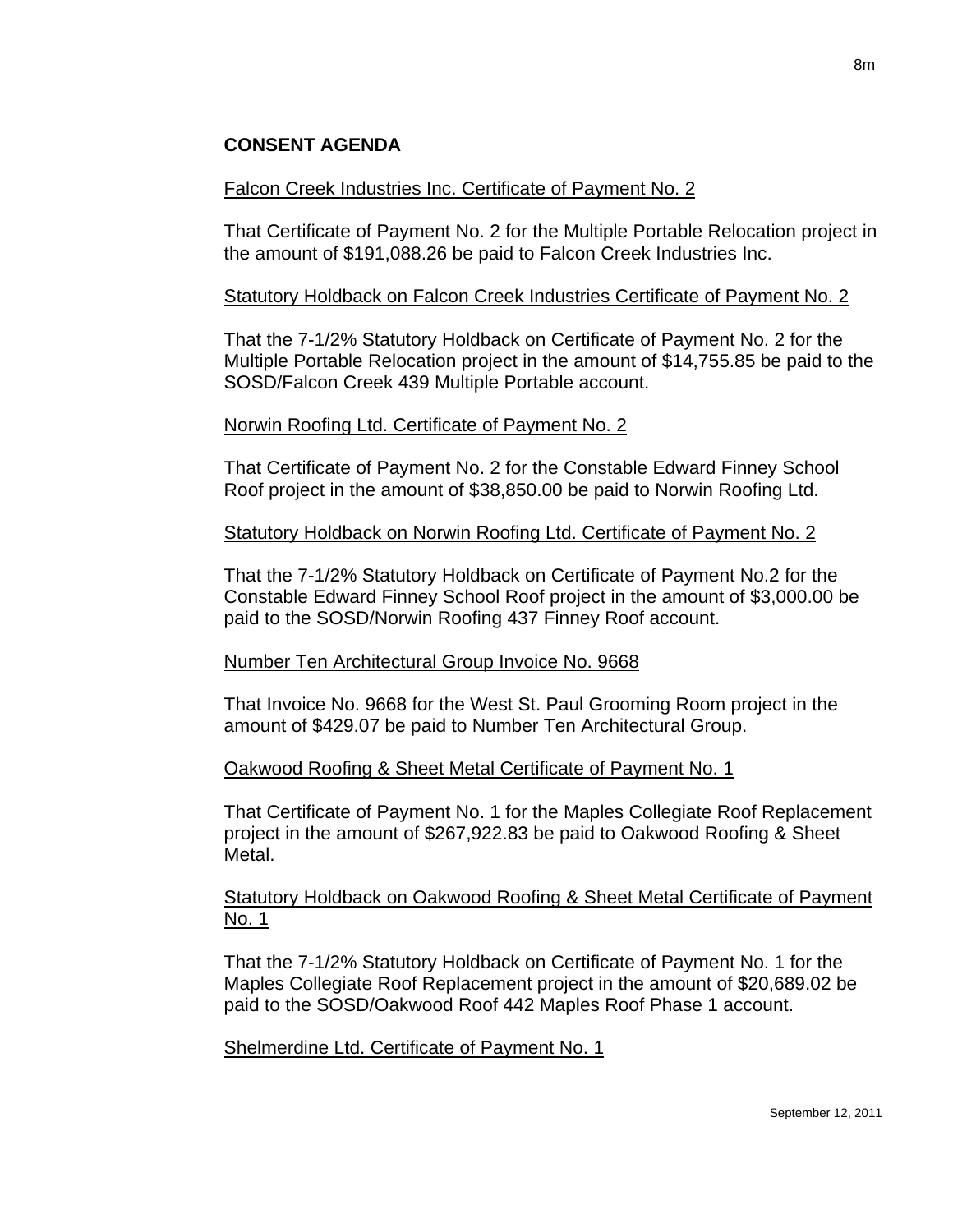That Certificate of Payment No. 1 for the Swinford Park Soccer Field **CONSENT AGENDA** 

Development project in the amount of \$89,934.44 be paid to Shelmerdine Ltd.

## Builders' Lien Holdback on Shelmerdine Certificate of Payment No. 1

That the 10% Builders' Lien Holdback on Certificate of Payment No. 1 for the Swinford Park Soccer Field Development project in the amount of \$9,516.87 be paid to the SOSD/Shelmerdine 436 Swinford Soccer account.

### **ITEMS OF INFORMATON**

Trustees Myskiw and Jaworski reported on the Community Mobilization Against Gangs Workshop.

Trustee Jaworski commented on the Bright Futures 2010-2011 Year End Report.

# **CORRESPONDENCE**

- Standard Exam Summary and Grade 3 Assessment Summary.
- Jamie Krutkevich Slight, SOTA President: Seven Oaks Teachers' Association annual fee for 2011-2012.
- **-** Jerri Weston, SOPA Secretary: Seven Oaks Paraprofessional Association Executive for the 2011-2012 school year.
- Craig Wallis and Kelly Henderson, MSBA: Pension Plan Administration / Consulting / Retirement Consulting changes.
- Kelly Henderson, CGA, Manager, Finance & Administration, MSBA: MSBA Non-Teaching Pension Plan - change in Pension Consultant effective August 1, 2011.
- Labour Relations, Manitoba School Boards Association: Update CPI, Unemployment Rate, Regional Trends for July and August 2011.
- Keith Thomas, Risk Manager, MSBA: 2011-2012 Voluntary Student Accident Insurance.
- Maria Amagasu, Architect, Public Schools Finance Board: Tender Results Maples Collegiate Roof Replacement.
- MTS Disability Benefits Plan: Notice of Premium rates for the next school year.
- Nancy Allan, Minister of Education: Bill 13, The Preparing Students for Success Act, proclamation date - September 6, 2011.
- **Bright Futures 2010-2011 Year End Report.**
- Manitoba School Boards Association Salary Bulletin: Salary Bulletin No. 04- 2011 Brandon School Division and Brandon Teachers' Association Ratified Agreement.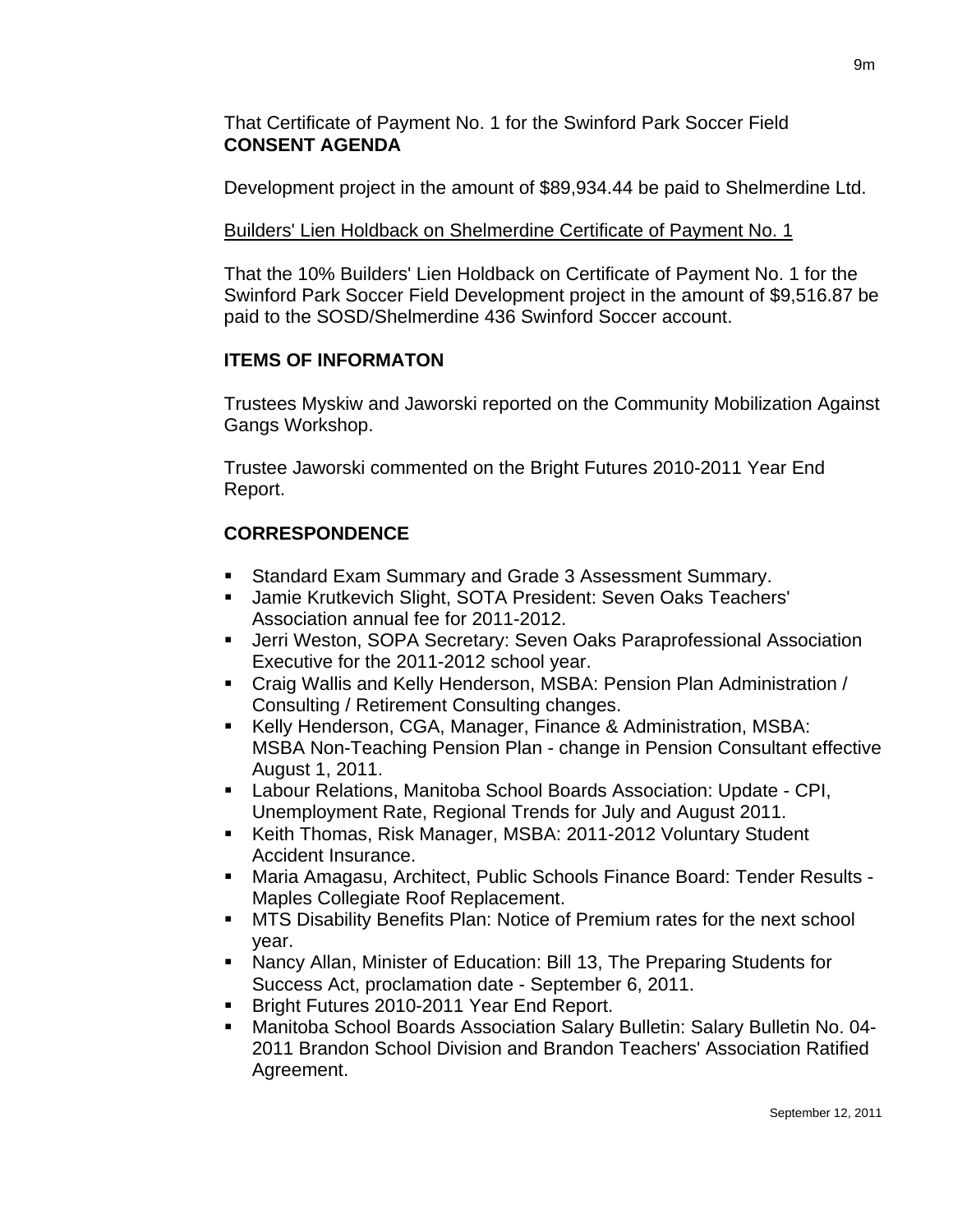Manitoba School Boards Association Salary Bulletin: Salary Bulletin No. 05- **CORRESPONDENCE** 

- 2011 River East Transcona School Division and River East Transcona Teachers' Association Agreement-in-Committee.
- Manitoba School Boards Association Salary Bulletin: Salary Bulletin No. 06- 2011 Pembina Trails School Division and Pembina Trails Teachers' Association Agreement-in-Committee.
- Manitoba School Boards Association Salary Bulletin: Salary Bulletin No. 10- 2011 Seine River School Division and Seine River Teachers' Association Ratified Agreement.
- Manitoba School Boards Association Salary Bulletin: Salary Bulletin No. 12- 2011 Interlake School Division and The Interlake Association of Non-Teaching Employees (IANTE) Ratified Agreement.
- Labour Relations, Manitoba School Boards Association: Collective Bargaining Updates.
- Rick Dedi, Executive Director, The Public Schools Finance Board: Andrews Early Learning Centre (Victory School Stand-alone Childcare), PSFB and SOSD Geotechnical Project Support.
- New School Daycare Request For Proposal: External Daycare Provider for the New Kindergarten to Grade Eight School in Amber Trails.
- **Brian O'Leary, Superintendent, Seven Oaks School Division: Seven Oaks** School Division and CJOB partnering together on a new initiative aimed at encouraging healthy living among the student population.
- Joanne Zuk, Manitoba Student Aid: Bright Futures funding for 2011-2012.
- **The Canadian Safe School Network: It's a Cyber World What Educators** Need to Know Conference. Wednesday, November 9, Victoria Inn & Conference Centre, Winnipeg, 8:30 a.m. to 4:00 p.m.
- **Farm to School Manitoba: Healthy Choice Fundraiser.**
- Practice Makes Perfect Student Vote Program: Student Vote is a parallel election for students under the voting age, coinciding with official election periods.
- Manitoba School Patrol Program: Beginning the 2011/12 school year the current orange Safety Patrol vests will be replaced with florescent yellow/green vests.
- Manitoba Child Care Association: Election Forum on Early Learning and Child Care. Wednesday, September 21, 7:00 p.m., Collège universitaire de Saint-Boniface.
- MSBA e-bulletin September 7, 2011.
- MSBA Executive Highlights September 6, 2011.
- René Appelmans, Secretary-Treasurer, Winnipeg School Division: Funds for the Teacher Leadership Training Program in Biotechnology Education Youth Biomedical Program at the Inner City Science Centre.
- **MSBA Learning Opportunities: 2011-2012 Calendar of Events.**
- Nancy Allan, Minister of Education: Phase 1 Schematic Design for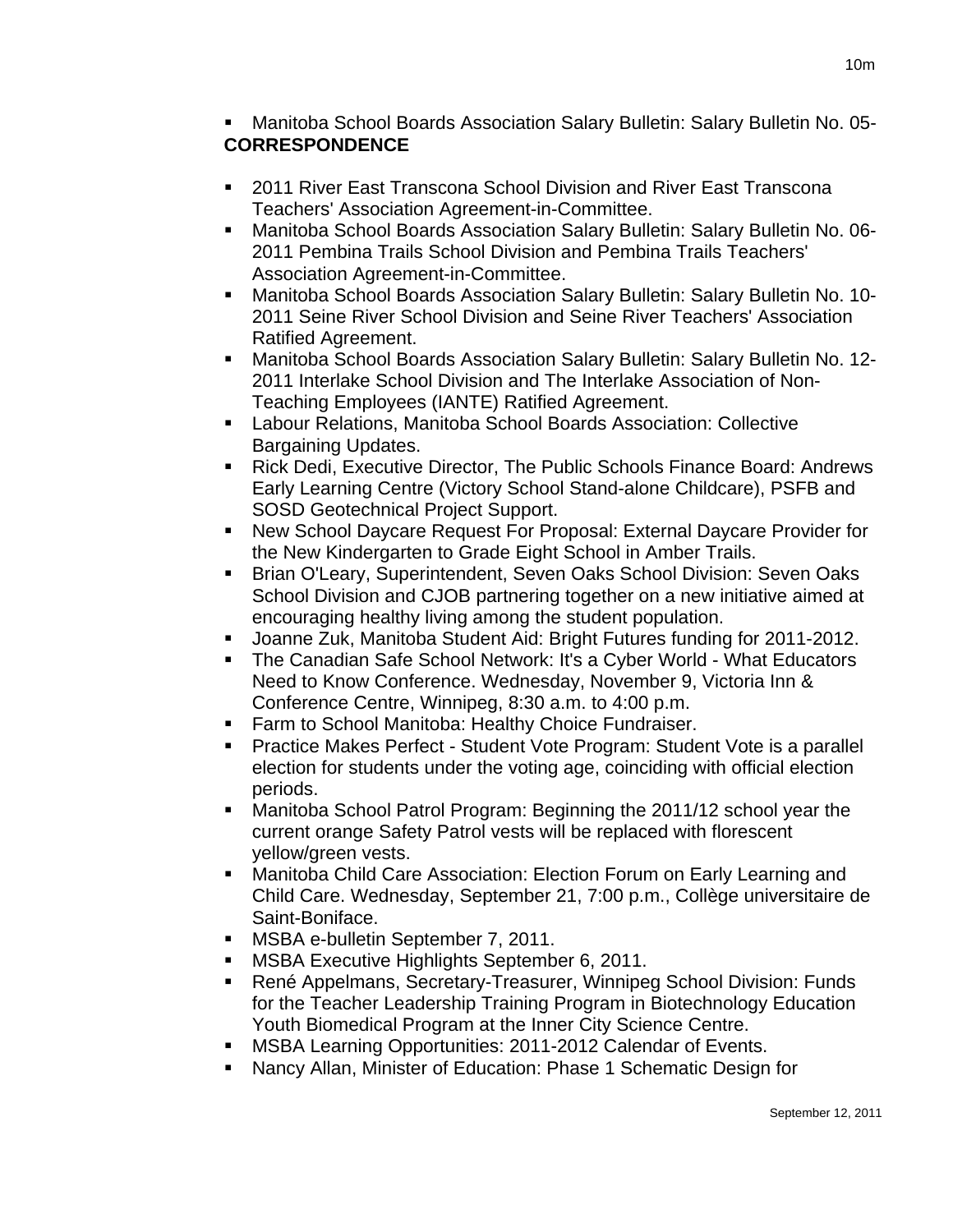construction of a new stand-alone Childcare facility at Victory School has **CORRESPONDENCE** 

been approved.

- Sharing Manitoba Expertise on FASD II Conference: Thursday, September 29 - Viscount Gort Hotel, 9:00 a.m. to 3:45 p.m.
- Exploring the Good Life Summit: September 21 and 22, 9:00 a.m. to 5:00 p.m. - Forks Oodena.
- **17th Annual Manitoba Labour Law Review.**
- CUPE 731 Newsletter.

## **ANNOUNCEMENTS**

Trustee Dabee informed the Board of the Grand Opening of the Elwick Site Recreational grounds on Sunday, October 2, 2011 at 1:00 p.m.

# **11B-017 – Moved to Committee of the Whole at 9:07 p.m.**

Sawka / Juan That the Board move into Committee of the Whole.

**Carried** Carried Communication of the Carried Carried Carried Carried Carried Carried Carried Carried Carried Carried Carried Carried Carried Carried Carried Carried Carried Carried Carried Carried Carried Carried Carried

Trustee Ploszay in the Chair.

## **OFFICERS' REPORT**

- Trustees Jaworski and Sawka reported on developments arising from collective bargaining (Winnipeg School Division Teacher's Agreement).
- **Trustee Juan reported on the recent MSBA Regional meeting.**

## **SUPERINTENDENTS' PERSONNEL REPORT**

# **11B-018 – Superintendents' Personnel Report**

Sarbit / Jaworski That the Superintendents' Personnel Report be ratified. **Carried**

## DIRECTOR OF OPERATIONS RETIREMENT

Received notice of intent to retire from Clifford Meder, effective November 30, 2011.

## TEACHER APPOINTMENTS

Appointed Melissa Sigvaldason to a full-time (1.00) Teacher-General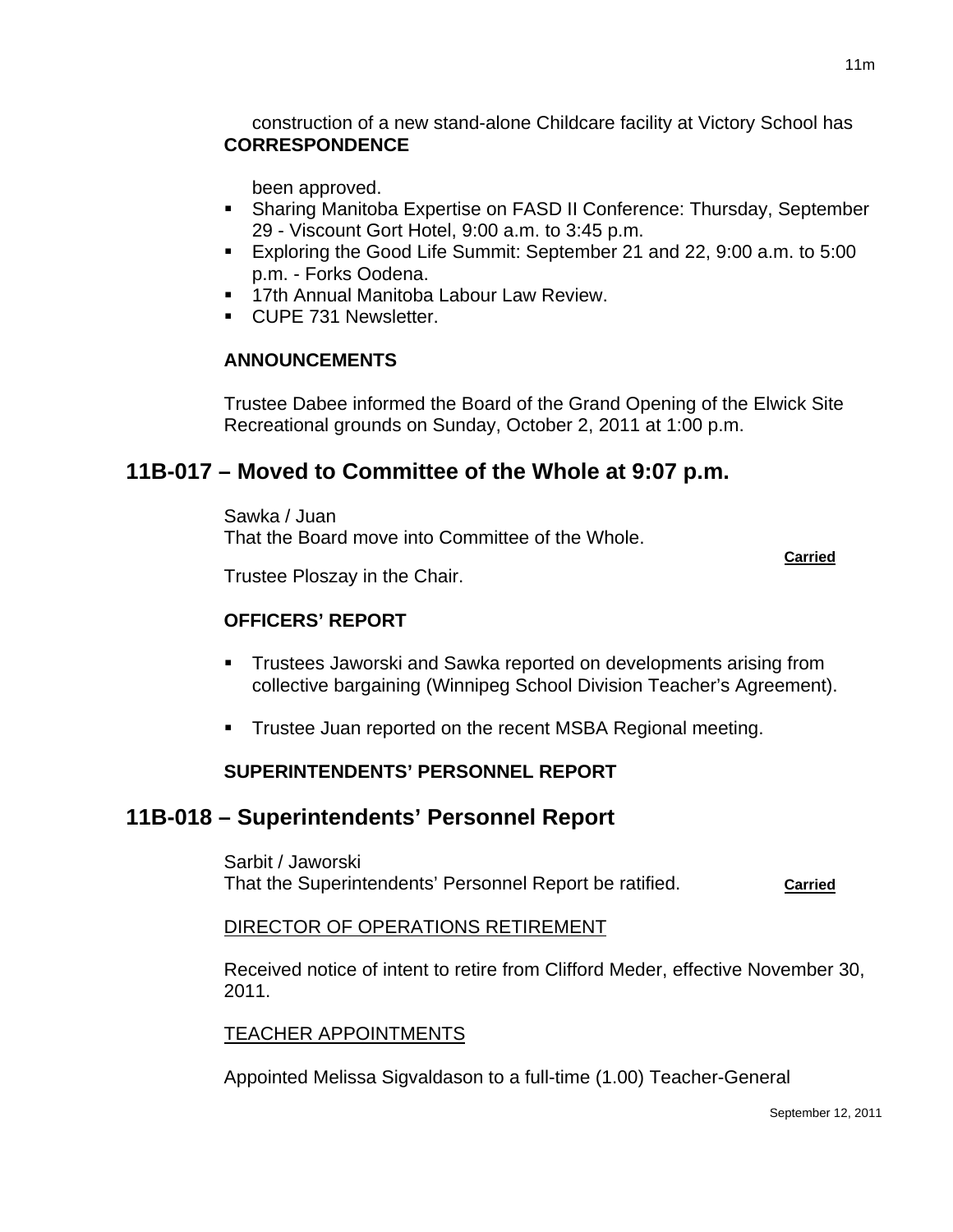### (Permanent) contract effective September 6, 2011. **SUPERINTENDENTS' PERSONNEL REPORT**

Appointed Karen Penner to a full-time (1.00) Limited Teacher-General (Term) contract effective September 6, 2011 (indefinite).

Appointed the following to Limited Teacher-General (Term) contracts effective September 6, 2011 to June 29, 2012:

Sherri Courchene (1.00) Jason Nault (1.00) Kira Crilly (1.00) Erin Niznick (1.00) Danielle Deck (1.00) Stephen Oberheu (1.00)

Johanna Hildebrand (.80) Sabrina Sheocharan (1.00)

### TEACHER LEAVES OF ABSENCE

Granted Carole McMillan (.20) and Natalie Trudeau (.30) leaves of absence, without pay, effective the 2011-2012 school year.

### TEACHER MATERNITY AND PARENTAL LEAVE

Granted Lindsay Ford maternity and parental leave effective September 6, 2011 to June 30, 2012.

#### CLINICIAN APPOINTMENTS

Appointed Marissa Gunn to a part-time (.50) Teacher-General (Permanent) contract effective September 6, 2011.

Appointed the following to Limited Teacher-General (Term) contracts effective September 6, 2011 to June 29, 2012:

Angela Rajfur (.50) Heather Shpak (.50) Sheila Zalluski (.60)

### CLINICIAN LEAVES OF ABSENCE

Granted the following leaves of absence, without pay, effective the 2011-2012 school year:

Warren Persowich (.40) Jennine Scott (.10) Cindy Yusim (.10)

#### PARAPROFESSIONAL RESIGNATION

Received notice of intent to resign from Roberta Abraham effective June 30, 2011.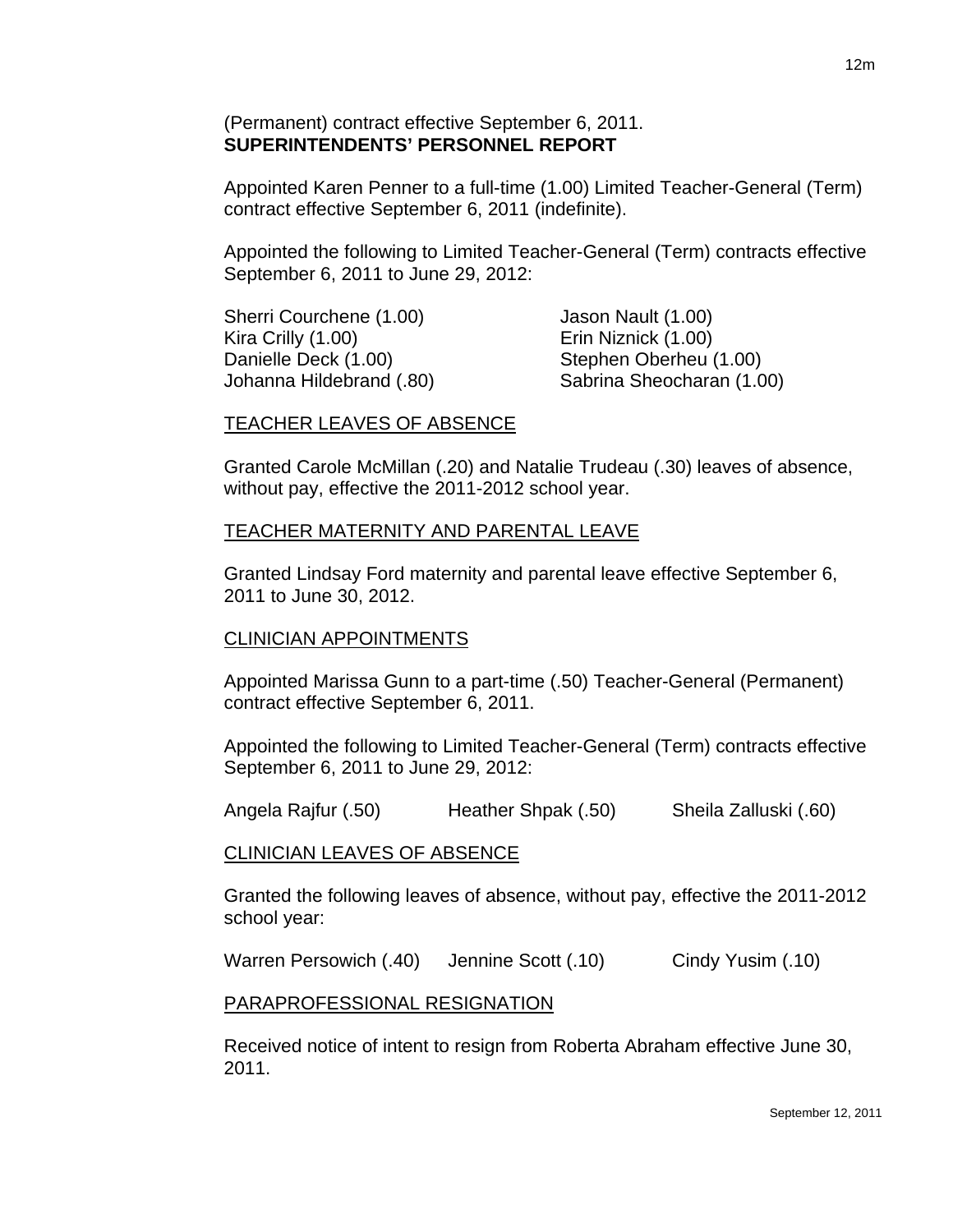## PARAPROFESSIONAL LEAVES OF ABSENCE

Granted the following leaves of absence, without pay, effective the 2011-2012 school year:

Francyn Martini (.50) Bryan Robertson (1.00) Vijayaluxmi Shell (.12)

## SUPERINTENDENTS' PERSONNEL REPORT MOTION

Rescinded the following Superintendents' Personnel Report motion: #05-066 – granting Cindy Johnson full-time (1.00) deferred salary leave, effective September 1, 2011 to June 30, 2012.

## **SUPERINTENDENTS' REPORT**

The following matters were received as information:

- Director of Operations Recruitment.
- **WRHA Public Health Campaign.**
- **Seven Oaks Hospital Foundation.**
- Children's Rehabilitation and the Tallman Foundations.

The Board here returned to regular order of business at 10:06 p.m.

Trustee Myskiw in the Chair.

# **11B-019 – Seven Oaks General Hospital Foundation**

### Dela Cruz / Juan

Approved that the Board circulate information regarding the Seven Oaks General Hospital Foundation fundraising dinner, Friday, October 14, 2011 – The Fort Garry Hotel to all staff and encourage staff to support the Foundation's fundraising event. **Carried Carried** 

# **11B-020 – Children's Rehabilitation & Tallman Foundations**

### Sarbit / Dabee

Approved that the Board circulate information regarding the Children's Rehabilitation & Tallman Foundations "An Evening with Peter Mansbridge", Friday, November 4, 2011 to all staff and encourage staff to support the Foundations' fundraising event. **Carried Carried**